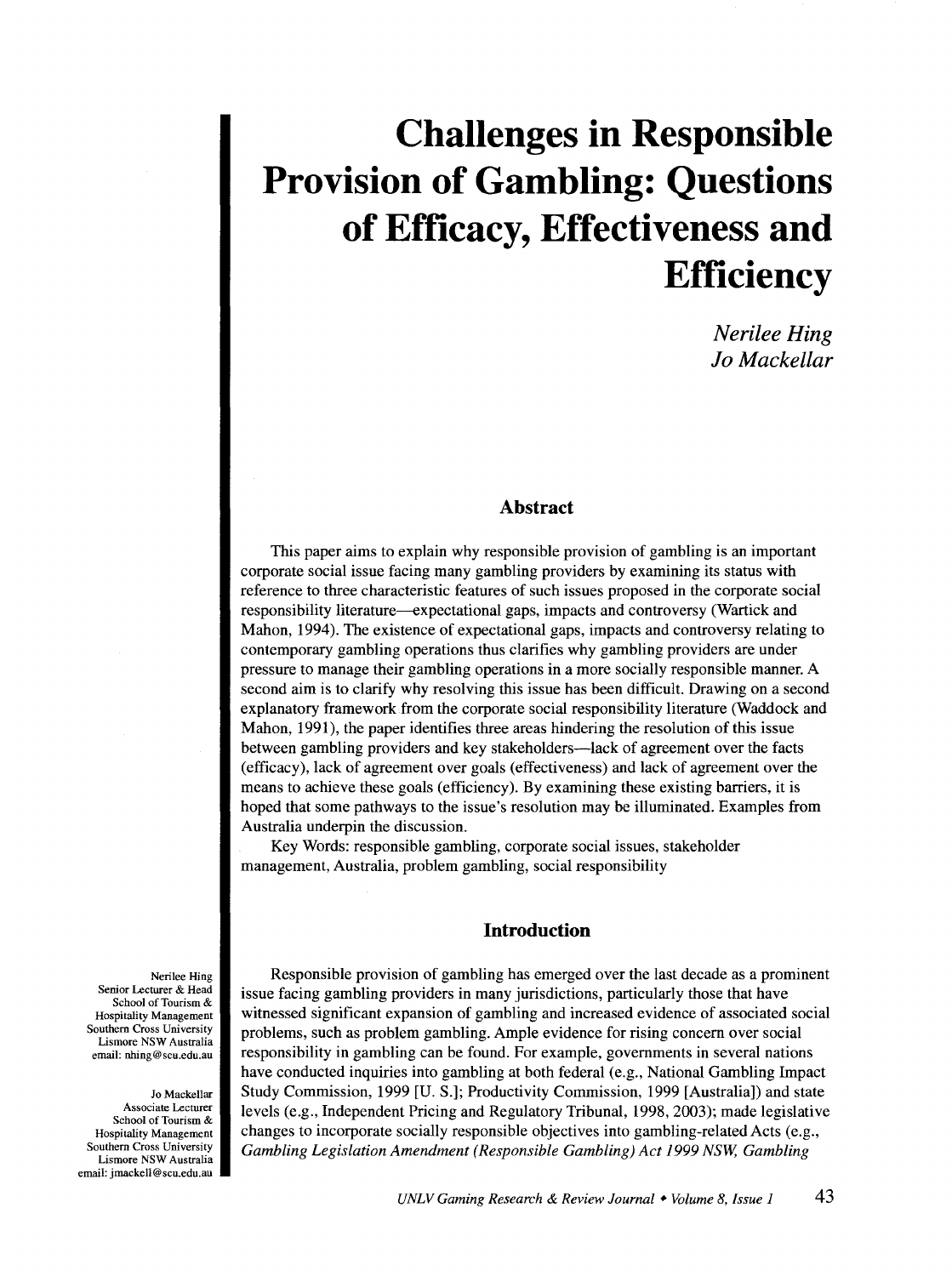*Act New Zealand, 2003 );* established responsible gambling research agencies (e.g., the Responsible Gambling Council of Ontario, Casino Community Benefit Fund in NSW Australia); and funded problem gambling treatment services (e.g., Gamblers' Help services in Victoria, Australia; Break Even services in Queensland, Australia).

Responsible conduct of gambling is now the primary focus of numerous conferences where academic, welfare, public interest, industry and regulatory representatives debate various aspects of the issue (e.g., annual conferences of the National Association for Gambling Studies in Australia, and the European Association for the Study of Gambling). Gambling providers and their industry associations continue to grapple with the issue, with many introducing responsible gambling policies and programs (e.g., the American Gaming Association's Responsible Gambling Code of Practice; the Queensland Responsible Gambling Code of Practice, the ClubSafe program in NSW)

However, while the above evidence demonstrates that responsible provision of gambling is clearly an important issue for many stakeholders, less certainty and agreement surround how it might be addressed. For example, examining submissions to government inquiries into gambling, such as those cited above reveals a huge diversity of opinions on what should be done. Similarly, legislation and voluntary industry codes of practice introduced to enhance social responsibility in gambling show marked variations in what is required of gambling operators. Lively debate at many gambling conferences is testament that the issue has yet to be resolved to the satisfaction of key interest groups.

It is in this context that this paper draws on some constructs in the general corporate social responsibility literature to clarify the nature of the issue and to identify hindrances to its resolution. While constructs in the corporate social responsibility literature have been applied to a range of diverse social and environmental issues, from minority employment to pollution, it appears that responsible conduct of gambling is an area of inquiry where little of this has occurred (some exceptions include Hing, 2000; Hing & McMillen, 2002; Hing, 2003). Analysing responsible provision of gambling according to some generic frameworks in the corporate social responsibility literature is useful for understanding it as a typical social issue and for demonstrating that it is not exempt from common barriers to resolving problems of a social nature. It also has utility for identifying developments in research and industry practice that could assist in resolving the issue.

Thus, the purpose of this paper is twofold. First, it explains why responsible provision of gambling is an important corporate social issue facing many gambling providers by examining three characteristic features of such issues proposed in the corporate social responsibility literature: expectational gaps, impacts and controversy (Wartick and Mahon, 1994). This clarifies why gambling providers are under pressure to manage their gambling operations in a more socially responsible manner.

Given this pressure for gambling reform, a second aim of this paper is to clarify why resolving his issue has been difficult. Drawing on a second explanatory framework from the corporate social responsibility literature (Waddock and Mahon, 1991), the paper identifies three areas hindering the resolution of this issue between gambling providers and key stakeholders—lack of agreement over the issue (efficacy), lack of agreement over goals to be achieved (effectiveness) and lack of agreement over the means to achieve these goals (efficiency). By examining these existing barriers, it is hoped that some pathways to the issue's resolution may be illuminated. Examples from Australia underpin the discussion that follows.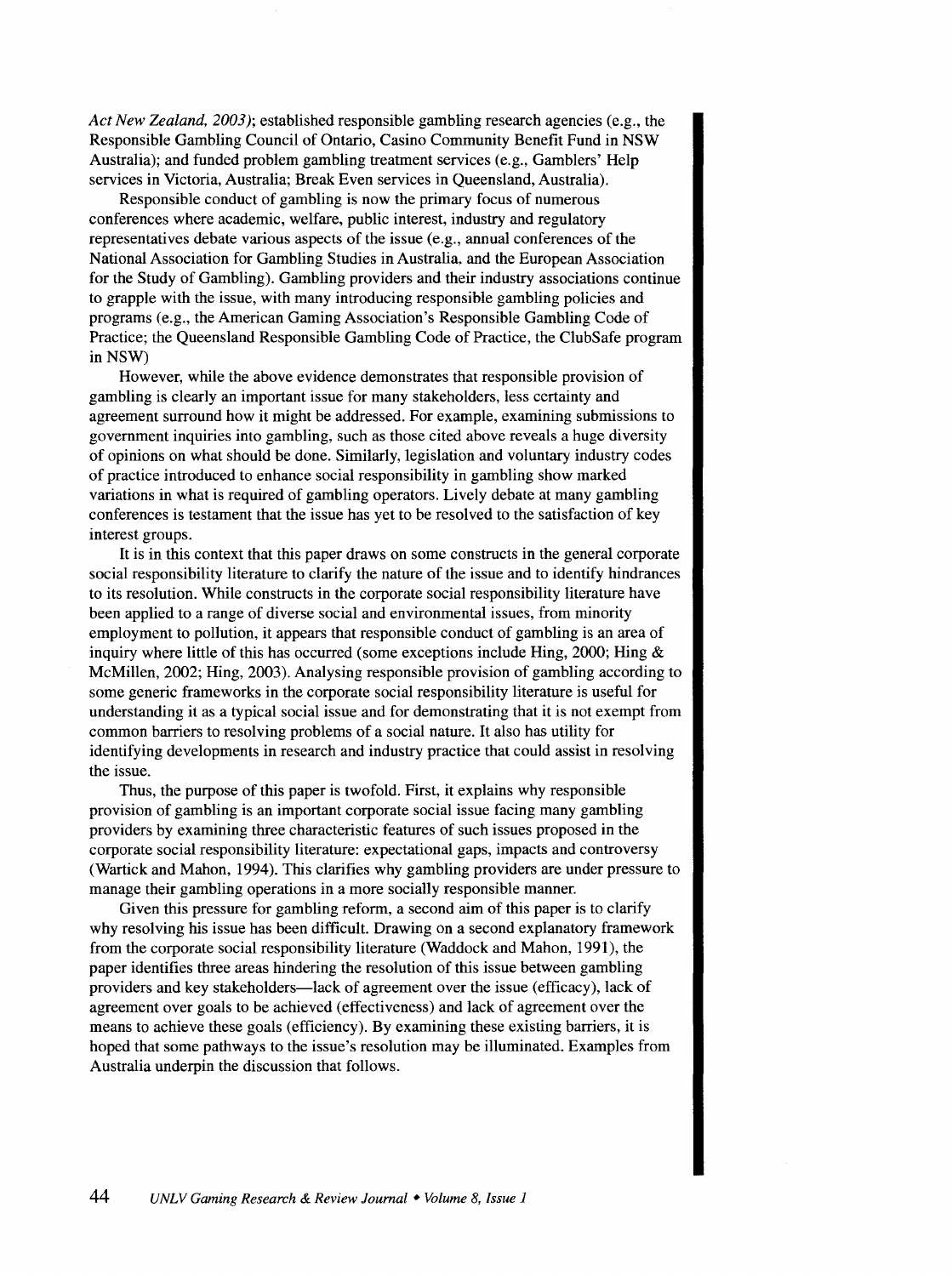*Challenges in Responsible Provision of Gambling: Questions of Efficacy, Effectiveness and Efficiency* 

# **;Responsible Provision of Gambling as a Corporate Social Issue**

*ii•*  One comprehensive definition of corporate social issues identifies three iharacteristics-expectational gaps, impacts and controversy-that distinguish them from more general social movements, trends and events (Wartick and Mahon 1994 ). Each of these characteristics can be observed in public discourse and debate on responsible provision of gambling and helps to explain why it represents an important corporate social issue for contemporary gambling providers in many jurisdictions.

#### **Expectational Gaps**

Expectationa1 gaps represent inconsistencies amongst societal or stakeholder views of what is, and what ought to be, corporate behaviour (Jacoby 1971; Ackerman 1973; Post 1978; Wartick and Mahon 1994). These gaps between actual corporate behaviour and that desired by important stakeholders contribute to the development of a corporate social issue by fuelling stakeholder demands for corporate change (Wartick and Mahon 1994:298-299). When related to responsible provision of gambling, it can be observed that expectational gaps have widened in the last decade.

Various stakeholder groups have increasingly criticised the actions of gambling providers and governments in contributing to gambling's social fallout through expansionist policies, aggressive marketing and indifferent management that, until

recently, had taken limited harm minimisation and consumer Various stakeholder groups protection measures. More vocal criticism via government inquiries, media commentaries and social impact studies has **have increasingly criticised the** highlighted expectational gaps between current approaches taken **actions of gambling providers** by gambling providers and governments and those advocated by **actions of gambling providers** by gambling providers and governments and those advocated by **and governments in** welfare, community, public interest groups and others calling for **and governments in** significant reform in the way in which gambling is operated,<br>COntributing to gambling's managed and marketed. In Australia for example, the first an **to gambling**'s <sub>managed and marketed. In Australia for example, the first and **social fallout.** only independent national inquiry into Australia's gambling</sub> only independent national inquiry into Australia's gambling industries was commissioned by the Federal Government in

> ~99S-99 to investigate their economic and social impacts and the effects of different regulatory structures surrounding these industries (Productivity Commission 1999). The resulting report was a damning indictment of current practices in gambling provision, reflecting significant community unrest over its modus operandi and subsequent social impacts. It advocated a public health approach to problem gambling, pressuring gambling providers and governments to adopt structural changes that promote safer use of gambling products to lessen their potential harm.

#### **Impacts**

Various definitions of corporate social issues (for example, Ansoff 1975; Bigelow, Fahey and Mahon 1991; Wartick and Mahon 1994) emphasise that, for a corporate social issue to exist, its impact must be felt within the organisation. That is, recognition of organisation-specific impact differentiates corporate social issues from more general social concerns that have no foreseeable present or future effect on the organisation (Wartick and Mahon 1994:296). Amongst gambling operators there is widespread acknowledgement that pressure for more responsible provision of gambling already has undermined public confidence in gambling provision, damaged their reputation and legitimacy, and in some instances, lead to organisational and legislative reforms to promote more responsible gambling. For example, some Australian state and territory governments have imposed legislated requirements for gambling venues to locate ATMs away from gambling areas, establish self-exclusion schemes, post warning signs about problem gambling, publicise services assisting those affected, provide more comprehensive product information and control the use of advertising and inducements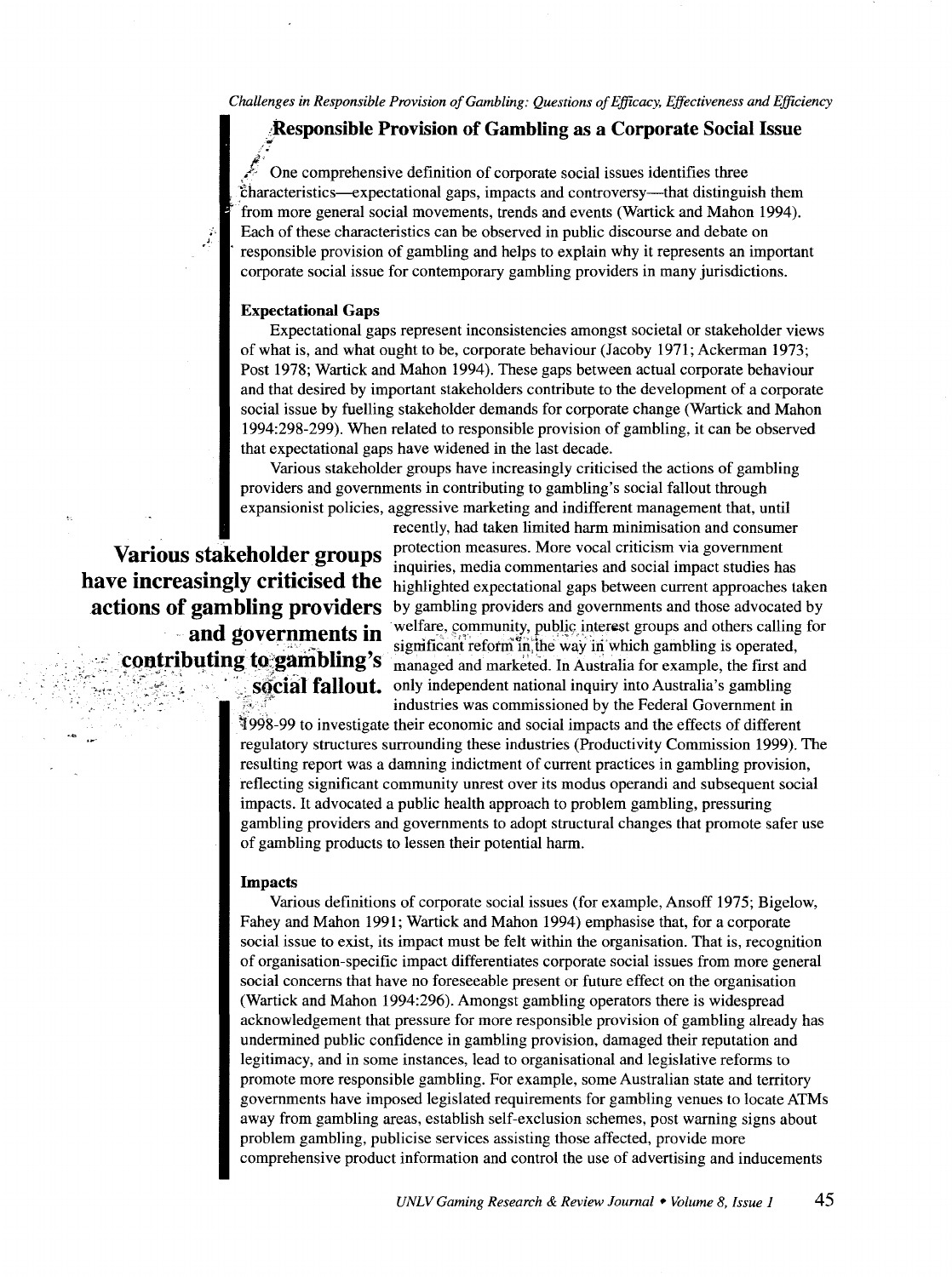to gamble. Some jurisdictions have voluntarily introduced such measures. From such efforts there is little doubt that the advocacy of more responsible conduct of gambling is having significant impacts on organisations that provide gambling services and that such pressure is likely to continue unless the issue can be resolved.

#### **Controversy**

While gaps may exist between organisational behaviour and stakeholder expectations, and while the organisations concerned may recognise the present or future impact of demands fuelled by these gaps, these organisations may rapidly alter their behaviour, thereby preventing the social concern developing into a corporate social issue (Wartick & Mahon, 1994; Reichart, 2003). However, this has not occurred in responsible provision of gambling. Expectational gaps between the actions of gambling providers and those advocated by key stakeholders have been sustained by considerable controversy or contestability over how best to close these gaps. That is, while both gambling providers and their stakeholders may want to resolve the issue, they have tended to disagree on the most appropriate ways to do so. For example, much public commentary on gambling calls for stronger measures in responsible conduct of gambling than are currently embraced by governments or gambling providers (e.g., Productivity Commission, 1999, Independent Pricing and Regulatory Tribunal, 1998, 2003). While some responsible gambling measures have been established, they have tended to comprise 'softer' measures which, in Australia, have been criticised for: reflecting an ad hoc and 'knee-jerk' reaction to community criticism; for being less stringent than measures used in other public health areas; for failing to be grounded in established principles and causal themes in the literature (such as the links between continuous forms of gambling, regularity of gambling and those players at risk of problem gambling); for not targeting those most at risk of the harmful effects of gambling; and for avoiding advertising of a similar power and sophistication to that employed in marketing the gambling products themselves (Hing, Dickerson and Mackellar 2001).

These are the bases of this controversy over the most appropriate ways to resolve the issue of responsible gambling that this paper now examines in more detail. Using a framework developed by Waddock and Mahon (1991), this controversy is analysed according to differences of opinion between gambling providers and their stakeholders over the facts of the problem (efficacy), the ends or goals to be achieved and the values they represent (effectiveness), and the means, processes and associated policies advocated to attain those ends (efficiency). Waddock and Mahon contend that problem resolution in the social domain requires adequately resolving any disagreements in these three areas. This is because a logical progression from problem definition to action planning to action in resolving the issue involves coming to some common understanding about relevant facts, then about goals or ends, and finally about the means to address the problem (Waddock & Mahon, 1991). The ensuing discussion highlights numerous unresolved areas of contestability in these three domains that are currently hindering attempts to resolve the issue of responsible provision of gambling to the satisfaction of key stakeholders.

# **The Efficacy Domain: Contestability Over Facts**

The factual aspect of an issue or problem centres on questions of efficacy—are the right questions being addressed and are facts being used in a neutral manner (Waddock and Mahon 1991:235)? While facts themselves are neutral, they are sometimes chosen or interpreted with a particular value orientation or choice of solution in mind (Waddock and Mahon, 1991). Further, in instances where the facts themselves are not known, any actions taken or goals chosen may or may not address the real problem or may be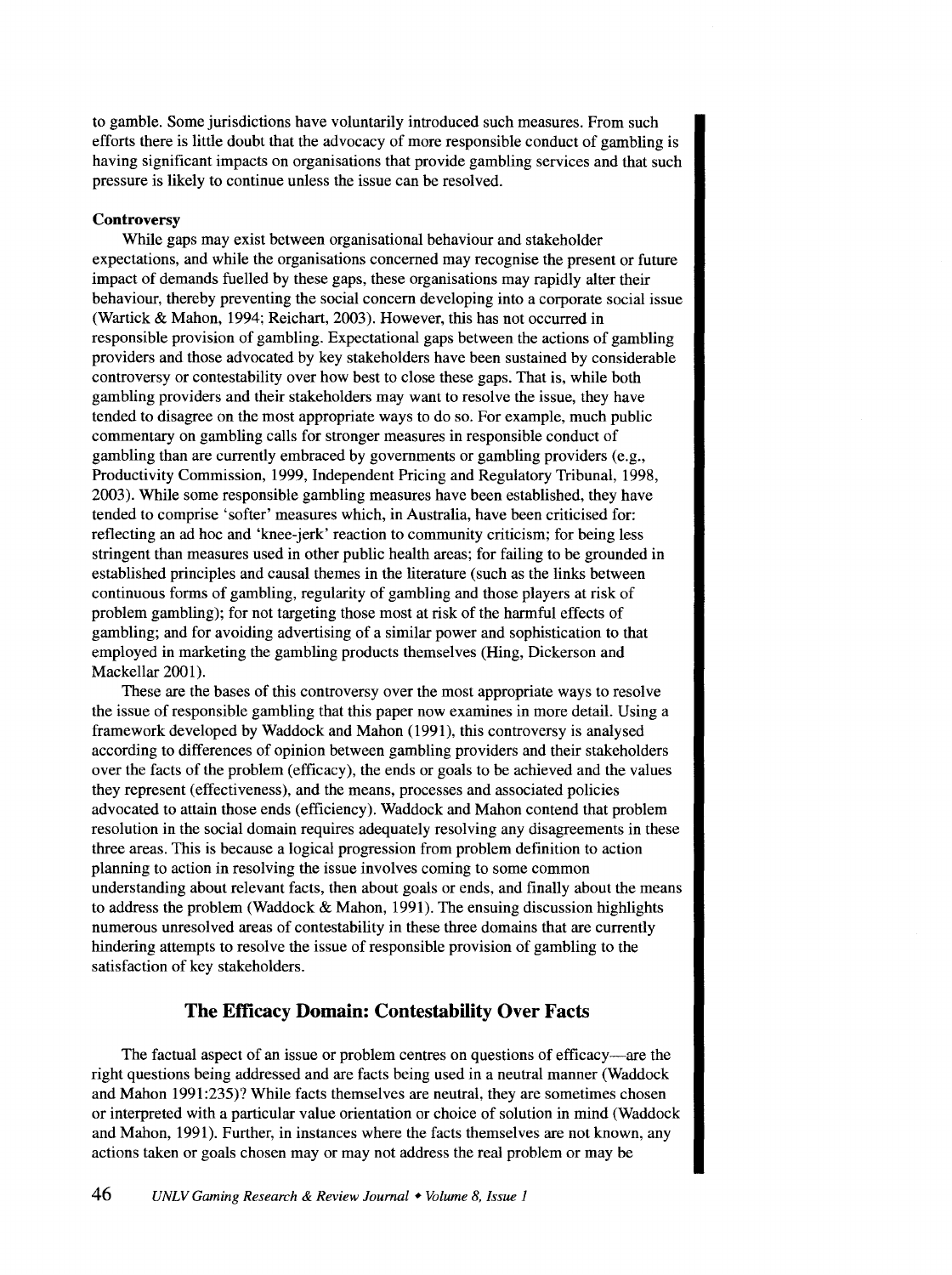*Challenges in Responsible Provision of Gambling: Questions of Efficacy, Effectiveness* and *Efficiency*  perceived by a stakeholder group as not doing so (Waddock and Mahon 1991). Ultimately, unless questions of efficacy are dealt with satisfactorily, there remains potential for stakeholders to question outcomes because the fundamental problem may not have been addressed (Waddock and Mahon 1991). At least three factual areas relating to responsible provision of gambling appear still under dispute. These can be grouped as those relating to concepts, causes and importance.

#### **How are Key Concepts Defined?**

Developing appropriate measures in responsible conduct of gambling would seem to require some common agreement on key relevant concepts, primarily responsible

**Ultimately, unless questions of efficacy are dealt with satisfactorily, there remains potential for stakeholders to question outcomes because the fundamental problem may not have been addressed.** 

gambling, responsible provision of gambling and problem gambling. Yet there has been limited congruence amongst definitions used to inform responsible gambling measures and many have proceeded in their absence. In Australia for example, no Acts or Regulations applying to gambling define these terms, even those with specific harm minimisation objectives.' Further, many voluntary responsible gambling policies and programs either have neglected to define these terms or show significant variation. This is evident in Table 1, which presents definitions derived from an audit conducted by the authors of 30 responsible gambling policies and programs in Australia. For example, responsible gambling has been defined as rational and informed

decision-making and, alternatively, as gambling that results in no harm. Responsible conduct of gambling has been defined in terms of providing an environment that minimises adverse consequences of gambling, providing a safety net for problem gamblers and those at risk; assisting patrons with difficulties controlling their gambling  $\ddot{\phantom{a}}$ expenditure, harm minimisation, legal compliance, and meeting community expectations. Some of these definitions, particularly those for problem gambling, have drawn upon academic definitions of these terms (for example, Australian Institute for Gambling Research 1997; Dickerson 1999), while others have developed their own definitions.

This diversity in industry-formulated definitions reflects more widespread debate on how problem gambling should be conceptualised. In contemporary Australia, problem gambling is increasingly defined in terms of its social impacts. This view is that it is the nature and extent to which a person's gambling activities give rise to harm that define problem gambling. While this is essentially a subjective value judgement, defining problem gambling in this way recognises that it is contextually specific according to factors such as income, gender, lifecycle, traditions, and social norms and values (Australian Institute for Gambling Research 1997). This conceptualisation of problem gambling underpins advocacy for a public health approach to the problem through more responsible provision of gambling, shifting the onus for managing problem gambling from individual gamblers to gambling operators and regulators. However, alternate conceptualisations of problem gambling view the condition as a psychological disorder or an addiction, focusing on the medical causes or psychological processes which might underpin such behaviour. Resolving this fundamental conceptual debate would seem an important precursor to developing responsible gambling programs that are acceptable to both gambling providers and their stakeholders.

<sup>&</sup>lt;sup>1</sup> Harm minimisation strategies are a central part of a public health model emphasising protection and promotion of the community (Mellor, 1995:26). Harm minimisation aims to reduce the risk and severity of adverse consequences associated with using a product, without necessarily reducing that use per se (Plant, Single and Stockwell, 1997:3-4). The aim is not to achieve some ideal usage level, but to implement preventative measures that reduce the chances of adverse outcomes (Plant, Single and Stockwell, 1997:7). Various measures can be incorporated into gambling environments with the aim of decreasing the likelihood of harmful consequences from gambling.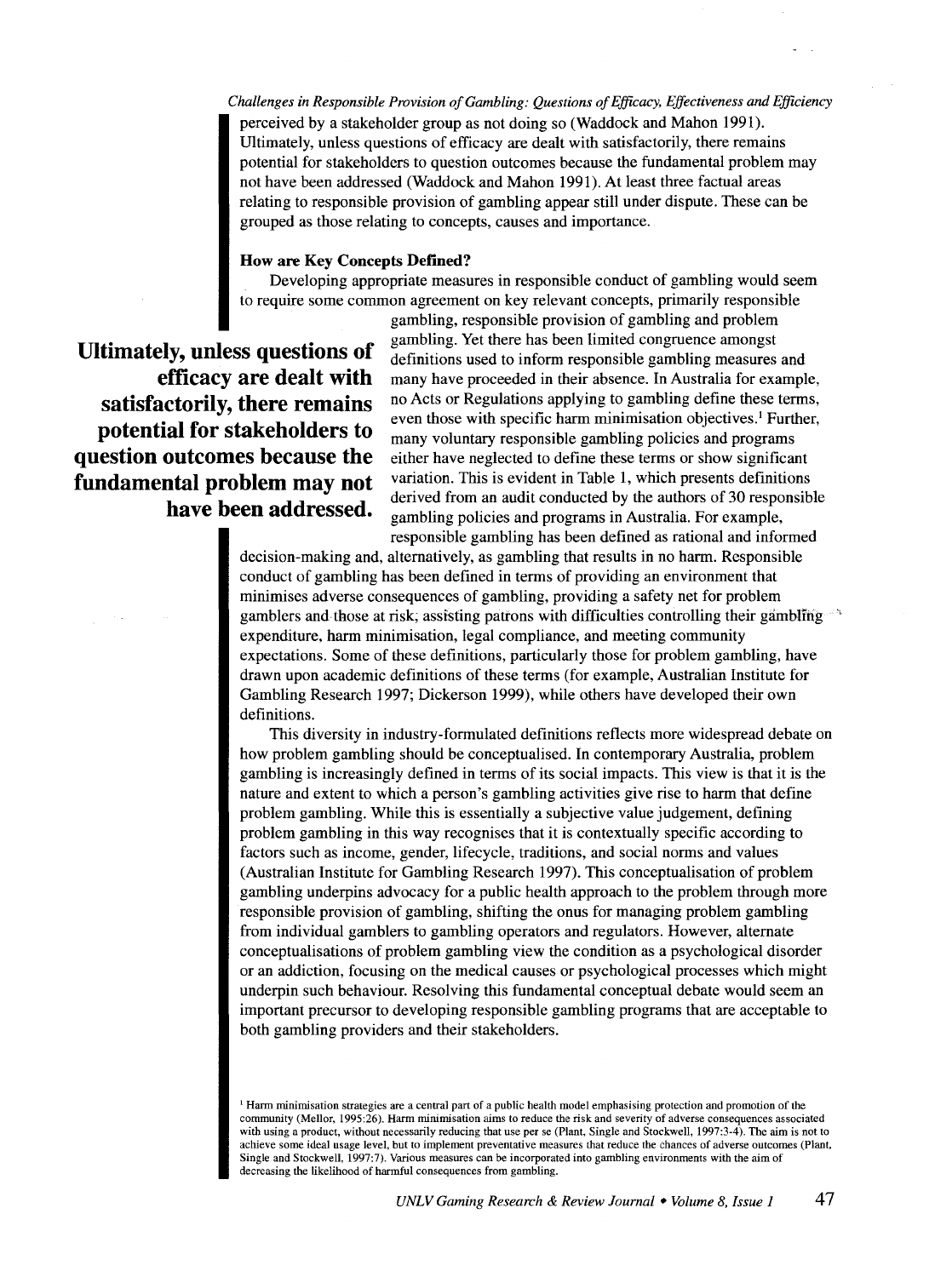# Table 1 Definitions of Key Concepts in Responsible Gambling Policies and Programs in Australia

## Responsible gambling:

'each person exercising a rational and sensible choice based on his or her individual circumstances' (Victorian Gaming Machine Industry);

'where the potential harm associated with gambling is minimised and people make informed decisions about their participation in gambling' (QLD Responsible Gambling Advisory Committee);

'people to participate in gaming and other forms of entertainment, but to do so within their means, and in a manner which brings no harm to themselves or others' (Tasmanian casinos);

'individuals enjoying gaming as a leisure activity without affecting their own well being or that of family or friends' (Australian Leisure and Hospitality Group). Problem gambling:

'any gambling behaviour which creates harm in a person's life, resulting in serious personal, financial or legal consequences' (Star City Casino);

'when gambling creates a problem in any area of a person's life' (BetSafe Group of Clubs);

'when gambling activity results in a range of adverse consequences where the safety and well being of gambling customers and/or their families and friends are placed at risk; and negative impacts extend to the broader community' (QLD Responsible Gambling Advisory Committee).

Responsible conduct of gambling:

'programs and measures designed to modify the environment in which gaming occurs to reduce adverse social, financial and other consequences to the public, individuals and families' (Clubs ACT);

'policies, procedures and practices to provide a safety net for potential and existing problem gamblers, which will create a responsible gambling environment for all- patrons, staff and management' (BetSafe Group of Clubs);

'the delivery of gaming services in a manner that minimises the potential harm that may be caused to individuals, their families and the general community' (Star City Casino);

'an approach where the environment in which gambling is conducted minimises harm and meets community expectations' (Clubs NSW);

'decisions and actions taken by the club industry and its members in relation to gambling that are desirable in terms of the broad values and objectives of the community' (Clubs QLD);

'providing gambling services in a way that meets government regulatory requirements and community obligations and seeks to minimise any adverse consequences arising from problem gambling' (NSW TAB);

'a policy that provides for responsible gaming and seeks to minimise the harm associated with gambling and provides for the responsible provision of gaming activities' (Clubs QLD);

'gambling venues accept that some patrons may encounter difficulty in controlling their personal level of expenditure. Programs have been developed and established in venues to assist those patrons' (Tasmanian Industry Group Code of Practice).

## What Causes Problem Gambling?

A further area of contestability surrounding responsible conduct of gambling relates to the causes of problem gambling. There is lack of agreement about key contributors to problem gambling, such as whether it stems primarily from the weaknesses of individual gamblers, irresponsible industry practices, government policy, the design of the games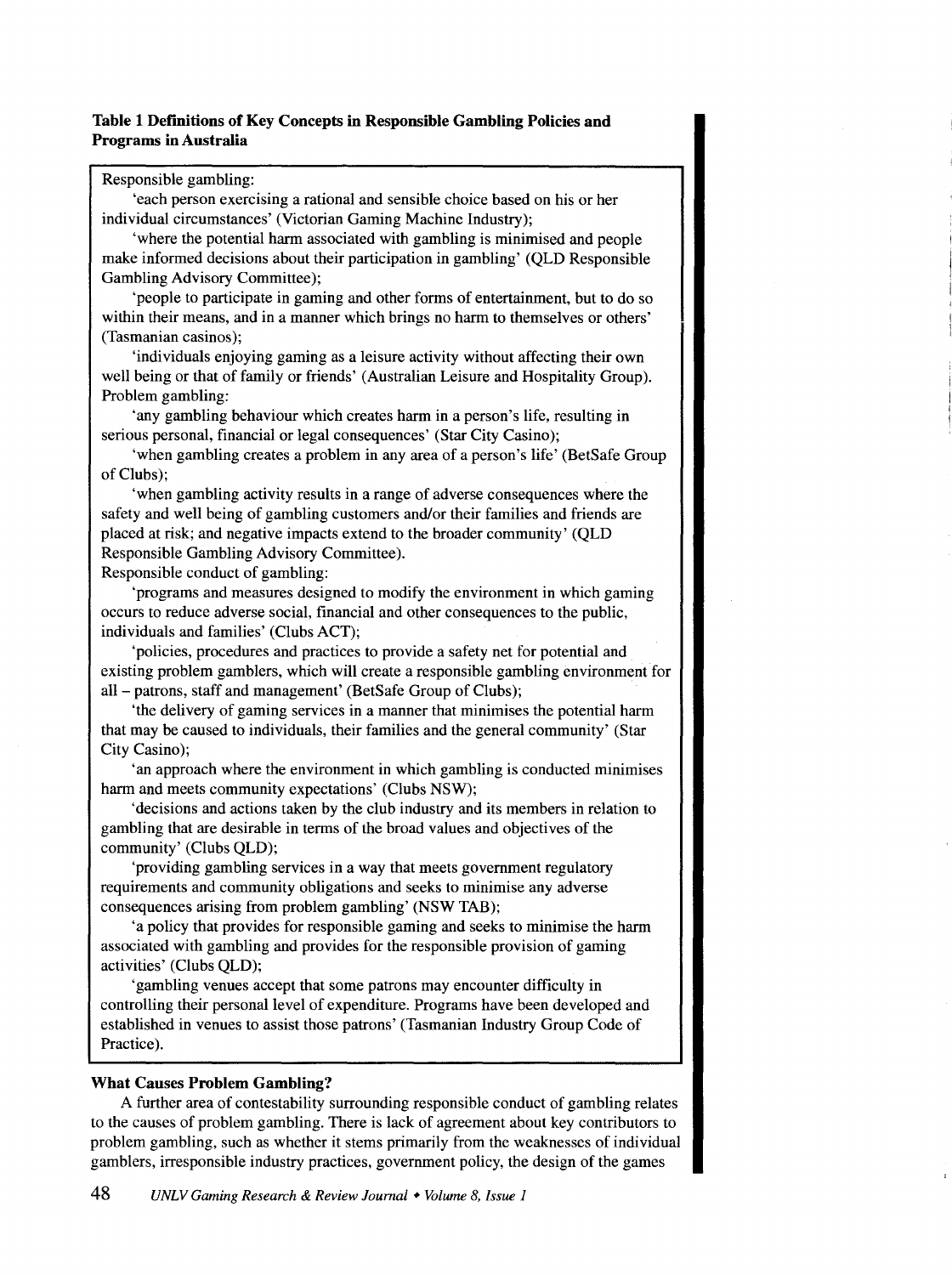*Challenges in Responsible Provision of Gambling: Questions of Efficacy, Effectiveness and Efficiency*  themselves, the gaming equipment used or perhaps a combination of these factors (e.g., Productivity Commission, 1999; Independent Pricing and Regulatory Tribunal, 1998, 2003). This disagreement means that it is difficult to identify where responsibility lies for addressing problem gambling and the most effective measures to address it.

Contestability in this area has been sustained by lack of research into causal factors, allowing the various stakeholders to sometimes advocate measures that best suit their own self-interests. For example, a submission to the Productivity Commission inquiry by ACIL Consulting (on behalf of six major gambling providers with interests in casinos, gaming machines, TAB betting, sports betting, keno and lotteries in Australia) argued that problem gambling is a 'rational addiction' whereby 'forward looking' compulsive gamblers weigh up the pleasure of their consumption of gambling against its costs, and choose to continue gambling because the pleasure it affords outweighs the associated harms and the trauma of cutting down or stopping (1999:6.10). This interpretation then formed the basis for arguing for minimalist government regulation of gambling to retain considerable autonomy for gambling providers in the ways that gambling is operated, marketed and managed (1999:6.12). Similarly, other submissions promoted a medicalised view of problem gambling as a psychiatric disorder, a conceptualisation that tends to ignore ways in which the gambling environment affects prevalence rates and harms (Productivity Commission 1999:6.6). In contrast, many other submissions and the Productivity Commission itself (1999) advocated a public health view of problem gambling, focusing attention on the potential contribution of governments and gambling providers to harm minimisation and consumer protection in gambling.

#### **How Important is the Problem?**

Uncertainty also surrounds facts relating to the importance of problem gamblingthat is, the number of 'problem gamblers', the extent of flow-on effects on significant others and the wider community, and their contribution to the profits of gambling providers. Certainly, the Productivity Commission provided some estimates in the Australian context: that 130,000 Australians have severe gambling problems and a further 160,000 have moderate problems, in total representing 2.1 percent of the Australian population; that at least five other people are affected by each case of problem gambling; and that Australian gambling industries derive about one-third of their profits from people with gambling problems (1999:2). To arrive at these estimates, the Productivity Commission used the South Oaks Gambling Screen (Lesieur and Blume 1987), self-assessment questions and other indicators of harm in its national survey (1999:6.1).

However, the South Oaks Gambling Screen has been criticised on numerous grounds. For example, originally intended to diagnose individual cases of problem gambling amongst those presenting for treatment, the instrument has been criticised for weak predictive validity when used as a general prevalence measure, with doubts raised over its ability to distinguish in the Australian context between regular gamblers and those experiencing problems (Australian Institute for Gambling Research 1997; Allcock 1995). It also has been criticised as unsuitable for assessing problem gambling in women and in culturally diverse and non-English speaking contexts (Australian Institute for Gambling Research 1997). Further, because the instrument comprises questions about problems *caused* by 'pathological gambling', it may not directly measure the construct itself (Walker, 1995).

This lack of faith in the South Oaks Gambling Screen allowed the Productivity Commission's estimates to be contested in various submissions received in response to its draft report. Further, even the Commission admitted limitations associated with the instrument, identifying considerable scope for further investigation to improve its efficacy as a prevalence measure of problem gambling (1999:6.43). Nevertheless, the Commission (1999) and others (for example, Mellor 1995; Quinlan 1996; Australian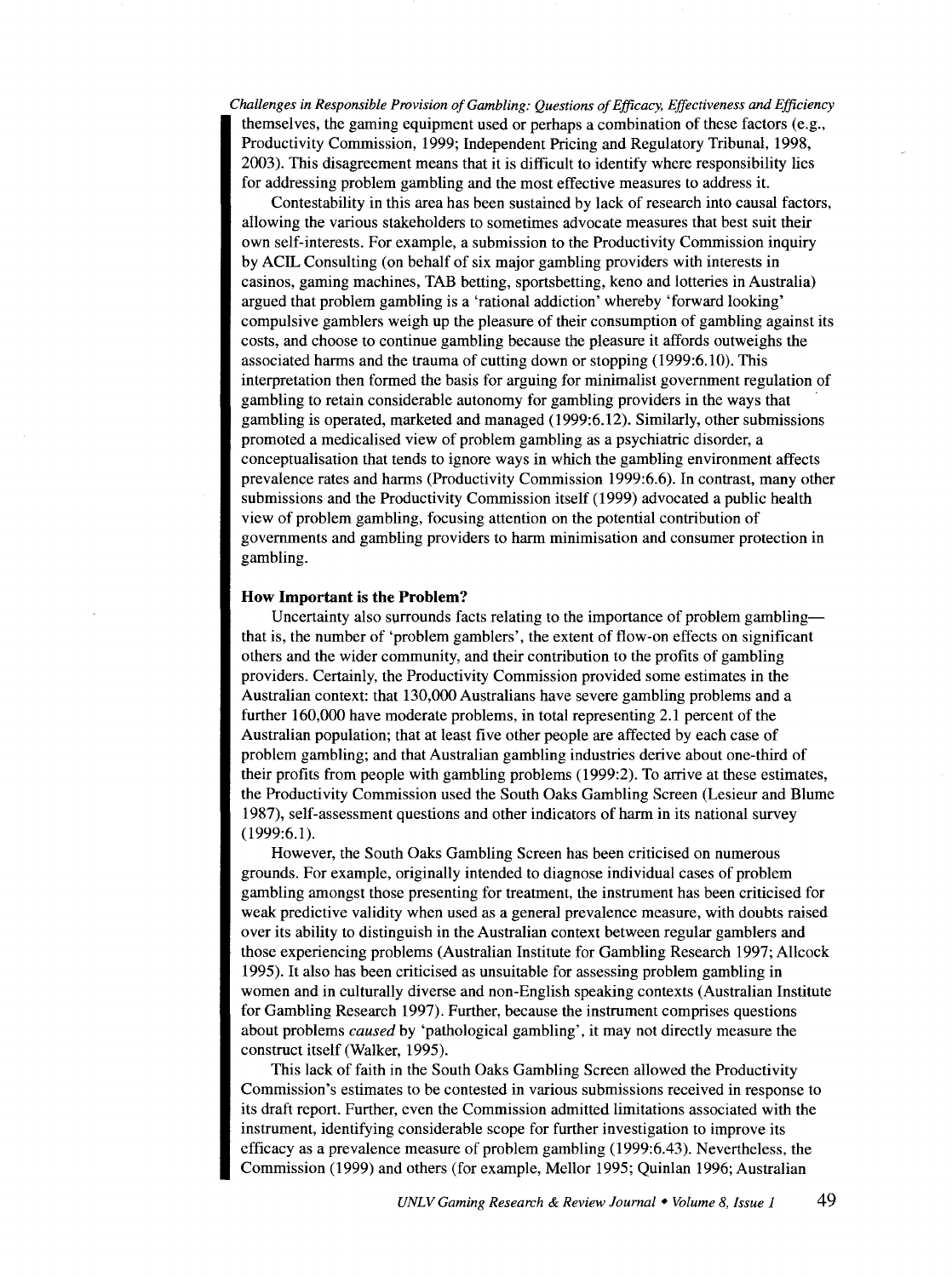Institute for Gambling Research 1997; McMillen, 1997) have argued for a public health approach to problem gambling that seeks to reduce the risk and severity of adverse consequences associated with gambling beyond those targeted only at 'problem gamblers'. From this perspective, accurate estimations of the prevalence of problem gambling are less important than implementing measures that reduce gambling behaviours that lead to harm.

Uncertainty over the factual aspects of responsible provision of gambling, as discussed above, have prevented gambling providers and their key stakeholders from reaching a common definition of concerns to be addressed through more responsible provision of gambling. That is, this disagreement makes it difficult to determine both what ought to be done (ends to be achieved) and how it should be done (means to achieve desired ends) (Waddock and Mahon 1991), two additional aspects of contestability discussed below.

# **The Effectiveness Domain: Contestability Over Ends to be Achieved in Responsible Provision of Gambling**

A second area of contestability in resolving a corporate social issue involves questions of effectiveness. Are we doing the right thing(s) (Waddock and Mahon 1991)? Addressing this question involves dealing implicitly or explicitly with the values of firms and their stakeholders in defining what 'ought' to be done to solve the problem  $\epsilon$ Waddoc $\epsilon$  and Mahon 1991). Such value considerations are inherent in deciding the goals or ends chosen to contend with the issue in question (Waddock and Mahon 1991).

Again, considerable contestability exists in determining appropriate goals in responsible provision of gambling. For example, the Productivity Commission (1999) raised such related questions as: should gambling be market driven or subject to stringent government regulation?; does responsibility for addressing problem gambling sit primarily with consumers or gambling providers?; should efforts in responsible gambling focus on individual gamblers, gambling venues, government policy or gaming machine design?; and do gambling venues have a responsibility to provide a responsible gambling environment? While questions such as these are still somewhat contentious, there is reasonable acknowledgement that gambling providers can and should play a role in harm minimisation and the debate has now advanced in Australia to focus on more specific aspects of responsible provision of gambling. A number of related questions appear still under dispute, as discussed below.

#### **Whose Values Should Prevail?**

Problem gambling and responsible gambling are issues concerning such diverse groups as governments, gamblers, welfare organisations, crime control agencies, the legal profession, public interest groups, the community and gambling providers. Each of these stakeholders has differing organisational objectives and priorities. Thus, one pertinent question in determining the desired goals of responsible provision of gambling is 'whose values should prevail?'.

Even a cursory examination of the principles underpinning Australian government policies on gambling highlights the complexities involved in addressing this question. While there exists substantial diversity in the way gambling policies and regulations have been applied in the various Australian jurisdictions, the Productivity Commission notes that their governments generally agree on their broad objectives as maximising revenue, minimising social impacts, ensuring product integrity and deterring criminal involvement (1999:12.14). Yet some of these objectives are inherently conflicting, requiring governments to make choices amongst priorities. For example, unbridled pursuit of revenue risks increasing the negative social impacts of gambling. Similar dilemmas involved in balancing the economic, social and regulatory objectives of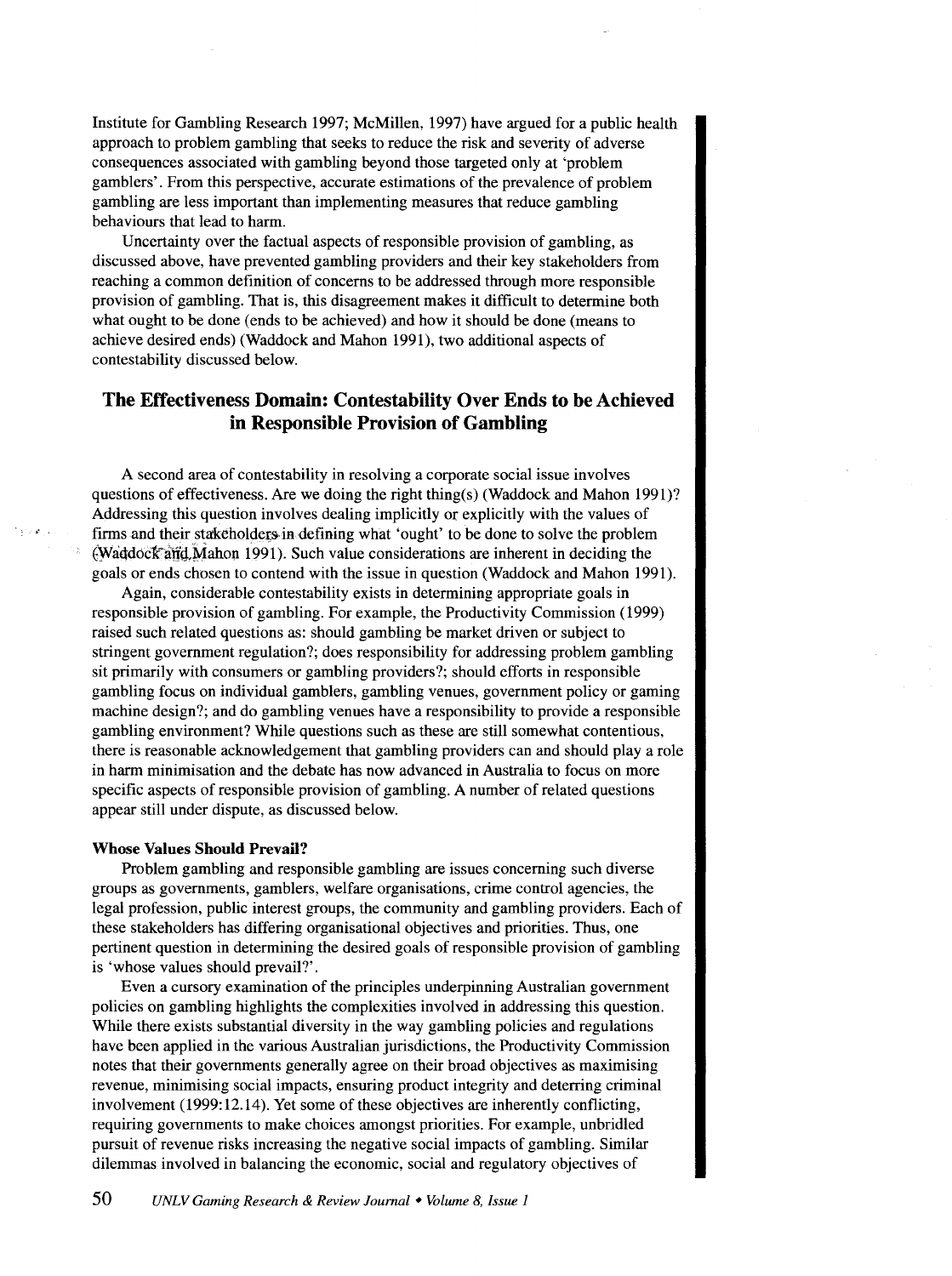*Challenges in Responsible Provision of Gambling: Questions of Efficacy, Effectiveness and Efficiency*  gambling policy have been widely recognised (for example, Eadington 1996; McMillen 1994; Productivity Commission 1999). Similarly, gambling providers face pressures from shareholders and investors to maximise their economi 1994; Productivity Commission 1999). Similarly, gambling providers face pressures from shareholders and investors to maximise their economic performance, which

conflict with pressures from other stakeholders to improve **Questions of whose values** their social performance in gambling. Even amongst **should prevail in determining** gamblers, there is potential conflict between safeguarding **desired outcomes of responsible**  $\frac{1}{2}$  people's freedom to choose and implementing responsible desired outcomes of responsible gambling measures that restrict consumer choice (Productivity) **gambling efforts are difficult to** Commission 1999:16.6). Thus, questions of whose values **resolve.** should prevail in determining desired outcomes of responsible • gambling efforts are difficult to resolve.

# **What Aims and Principles Should Underpin Responsible Provision of Gambling?**

Contestability over whose values should prevail in responsible provision of gambling has hindered agreement about key aims and principles that should underpin such efforts. For example, possible aims in responsible provision of gambling might include preventing problem gambling, minimising problem gambling, treating or otherwise assisting those with gambling problems, reducing expenditure by 'problem gamblers', reducing the harms arising from gambling, implementing certain measures to promote responsible gambling, educating consumers about the risks of gambling, protecting industry from liability, enhancing the industry's reputation or displaying good corporate citizenship. Table 2 presents the range of objectives gleaned from the 30 Australian responsible gambling policies and programs examined by the authors. These illustrate a lack of agreement over whose values should prevail and what the specific aims of responsible gambling efforts should be.

**Table 2 Range of Objectives in Responsible Gambling Policies and Programs in Australia** 

| harm minimisation;                                                                |
|-----------------------------------------------------------------------------------|
| legal compliance;                                                                 |
| fair trading;                                                                     |
| consumer information;                                                             |
| responsible marketing;                                                            |
| consumer protection;                                                              |
| patron privacy protection;                                                        |
| meeting community standards;                                                      |
| conducting gambling responsibly, with honesty and integrity;                      |
| providing an environment which promotes responsible gambling by patrons;          |
| co-operation with problem gambling support services and other community agencies; |
| enhancing industry and economic development;                                      |
| improving the public image of the organisations concerned;                        |
| enhancing the leisure and entertainment aspects of gambling;                      |
| staff training in responsible conduct of gambling;                                |
| accountability for and ongoing evaluation of the policies and codes.              |

Some researchers have identified certain principles that might underpin responsible conduct of gambling. For example, Hing (2000) drew on Carroll's (1979, 1991) framework of corporate social responsibility to argue that gambling providers have responsibilities in the economic, legal, ethical and discretionary domains. Within these domains, responsible gambling practices could be underpinned by principles of primary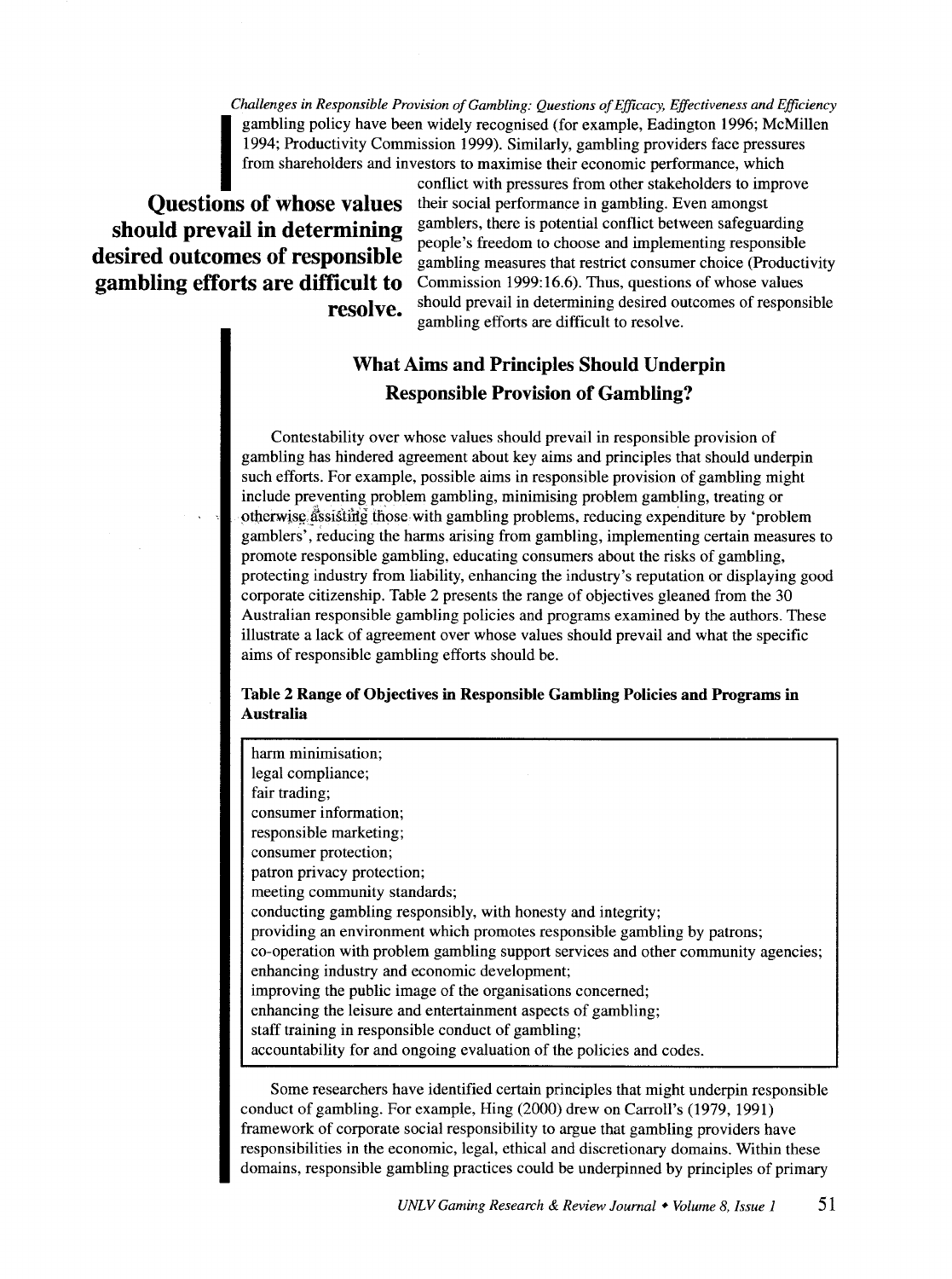harm minimisation (preventative measures), secondary harm minimisation (early intervention), tertiary hann minimisation (treatment of those affected), fair trading (product information and responsible marketing), consumer protection (complaints mechanisms and protection of patron privacy), and philanthropic efforts relating to financial and in-kind support for problem gambling and responsible gambling initiatives. In contrast, Dickerson (1999, 2003) has conceptualised responsible gambling as a continuing process of informed consent, whereby informed decisions about gambling are characterised by good information, a set of genuine choices and the opportunity for balanced consideration of the pros and cons of alternative behaviours. In advising on the development of some responsible gambling programs in Australia, the Australian Institute for Gambling Research (1998) has emphasised principles of legal compliance, harm minimisation, consumer protection and accountability. This divergence amongst researchers about the principles that should underpin responsible provision of gambling is mirrored in the policies and programs developed by Australian gambling providers, as reflected in their objectives presented in Table 2.

While considerable divergence of principles is apparent amongst operators within the gambling industry, this is even more pronounced *between* the industry and external stakeholders. That is, a different prioritisation of objectives seems apparent amongst external stakeholders to those generally demonstrated by gambling providers. For example, a comparison of principles and practices supported by club managers and dominant stakeholder groups in New South Wales Australia (Hing 2000) revealed that the club managers placed highest priority on economic, then legal, then ethical and lastly, discretionary, principles in their machine gambling operations, while government, community service organisations and consumer protection agencies advocated a more holistic set of principles which embraced all of these domains. Further evidence of this divergence in priorities is contained in numerous submissions to recent gambling inquiries in Australia, which have been highly critical of current industry efforts in responsible gambling (for example, the Independent Pricing and Regulatory Tribunal 1998; Productivity Commission 1999).

Even if objectives and principles in responsible conduct of gambling can be agreed upon, organisational success in achieving them would be impossible to evaluate, given the limited knowledge that currently exists about the effectiveness of various practices in meeting these objectives. For example, the effectiveness of

a responsible gambling program in minimising harm cannot be assessed without evidence demonstrating the efficacy of responsible gambling measures, both individually and in combination. Similarly, evidence is needed of what constitutes adequate consumer protection in gambling and what characterises an environment that promotes responsible gambling by patrons, if these are to be achieved. Simply put, there is no evidence to identify what works and what does not work in responsible provision of gambling. Further, even if the objectives of current responsible gambling programs are

**Evidence is needed of what constitutes adequate consumer protection in gambling and what characterises an environment that promotes responsible gambling.** 

limited to implementing practices that are *thought* to be effective, there appear few program monitoring, compliance and evaluation mechanisms in place. For example, of the 30 industry programs reviewed by the authors, only six could be considered to provide incentives for compliance and/or disincentives for non-compliance, none have independent monitoring bodies apart from a mechanism for consumers to complain if the programs are breached, and none collect independent evidence to indicate compliance rates. Further, only a small minority states a commitment to ongoing program evaluation and review.

This lack of clarity over the ends to be achieved in responsible conduct of gambling has fuelled substantial debate over the third area of contestability examined in this paper -the means to achieve it. Given the continuing contestability over the efficacy and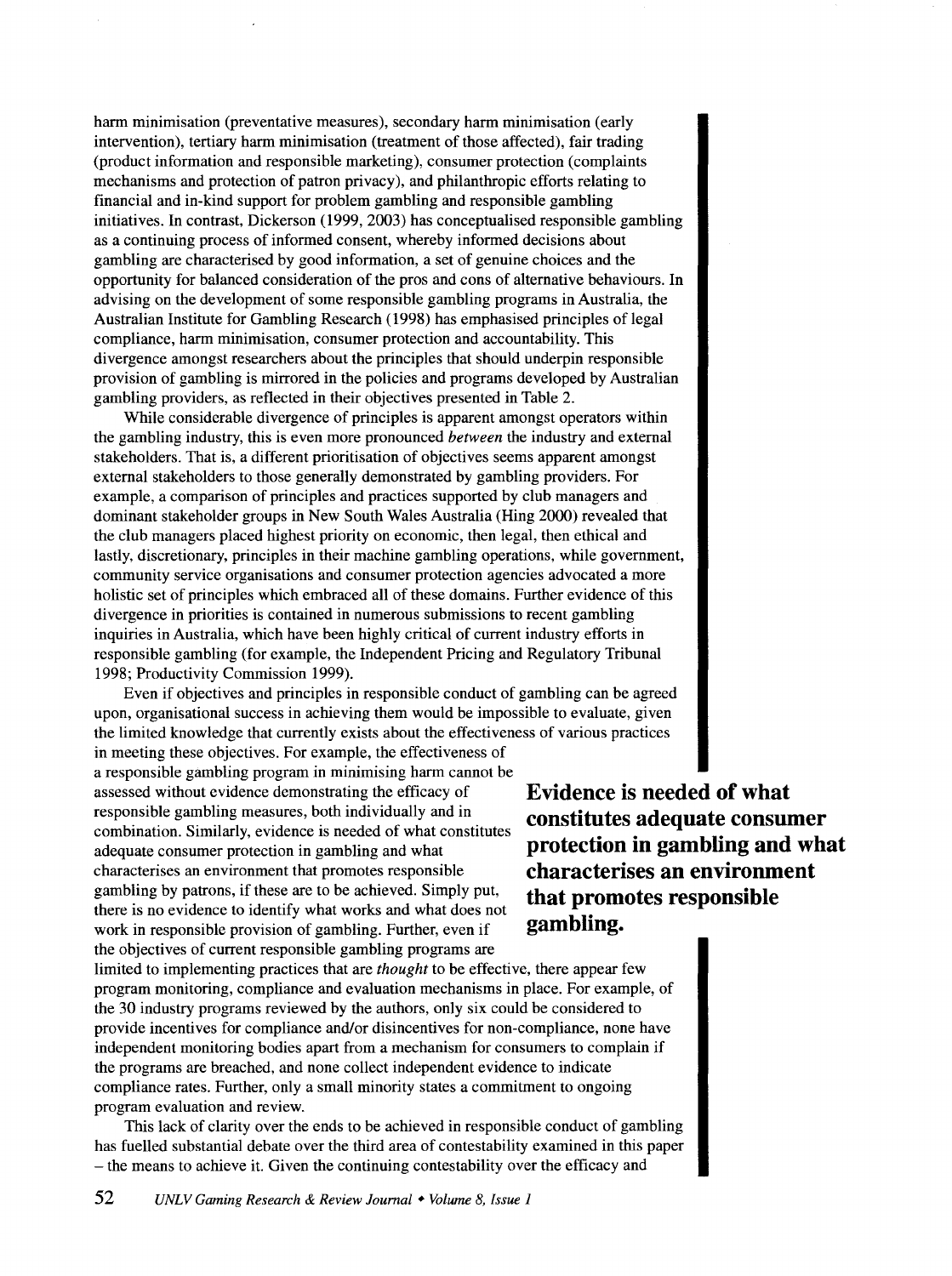*Challenges in Responsible Provision of Gambling: Questions of Efficacy, Effectiveness and Efficiency*  effectiveness dimensions of responsible gambling, it is not surprising that the means currently taken to resolve the issue also are diverse and contentious.

# **The Efficiency Domain: Contestability Over Means to Achieve Responsible Provision of Gambling**

Contestability over the means to achieve ends (whether the latter are agreed or not) relate to questions of efficiency—that is, are we doing things right (Waddock and Mahon 1991)? The chosen means are represented by policy steps or actions and involve questions over the need for a policy to deal with the issue and the specific content of the policy or program (Waddock and Mahon 1991). Certainly, Australian gambling providers have shown greater acceptance of the need for responsible gambling policies and programs. For example, an audit by the authors of responsible gambling codes, policies and programs identified 30 such voluntary initiatives in Australia, with most commencing since 1999. However, there is still substantial debate over whether such policies should be mandatory rather than voluntary and questions could be raised over whether a code of practice or policy is the most efficient approach to encouraging responsible gambling practices. For example, alternate approaches might include the implementation of reward and incentive systems and educational programs that promote positive behaviour, rather than policy directives imposed by industry associations.

Additionally, there remains substantial debate about the content of such policies and how they are operationalised, as reflected in the current diversity amongst regulatory and voluntary measures in responsible conduct of gambling and amongst actions advocated by different stakeholder groups, and about practices that are thought to be effective.

#### **Diversity Amongst Regulatory and Voluntary Measures**

One indicator of contestability surrounding the best means to resolve the issue of responsible management of gambling is the diversity in the specific content of responsible gambling initiatives in Australia, as noted by Hing, Dickerson, & Mackellar (2001). This diversity is apparent in both legislated measures and in the voluntary programs of gambling providers. Table 3 shows the measures in place in Acts and Regulations in Australia, while Table 4 shows those contained in the 30 voluntary codes, policies and programs examined. They illustrate that contestability remains both amongst the eight state and territory governments in Australia and amongst Australian gambling providers over the best means to achieve more responsible gambling.

# **Diversity Amongst Actions Advocated by Gambling Providers and External Stakeholders**

In addition to contestability amongst various Australian governments and gambling providers over the most appropriate means in responsible provision of gambling, there is evidence that many external stakeholders dispute that the currently implemented measures are the most appropriate. For example, a comparison of responsible gambling measures supported by NSW gambling operators and their stakeholders (Hing 2000) revealed that, while the gambling operators and other groups associated with gambling provision supported passive and reactive measures unlikely to threaten the popularity and profitability of their gambling facilities, most other stakeholder groups advocated a wider set of practices. Similarly, the Productivity Commission (1999:Chapter 16) revealed widespread dissatisfaction amongst external stakeholders about the responsible gambling measures currently implemented by Australian gambling providers.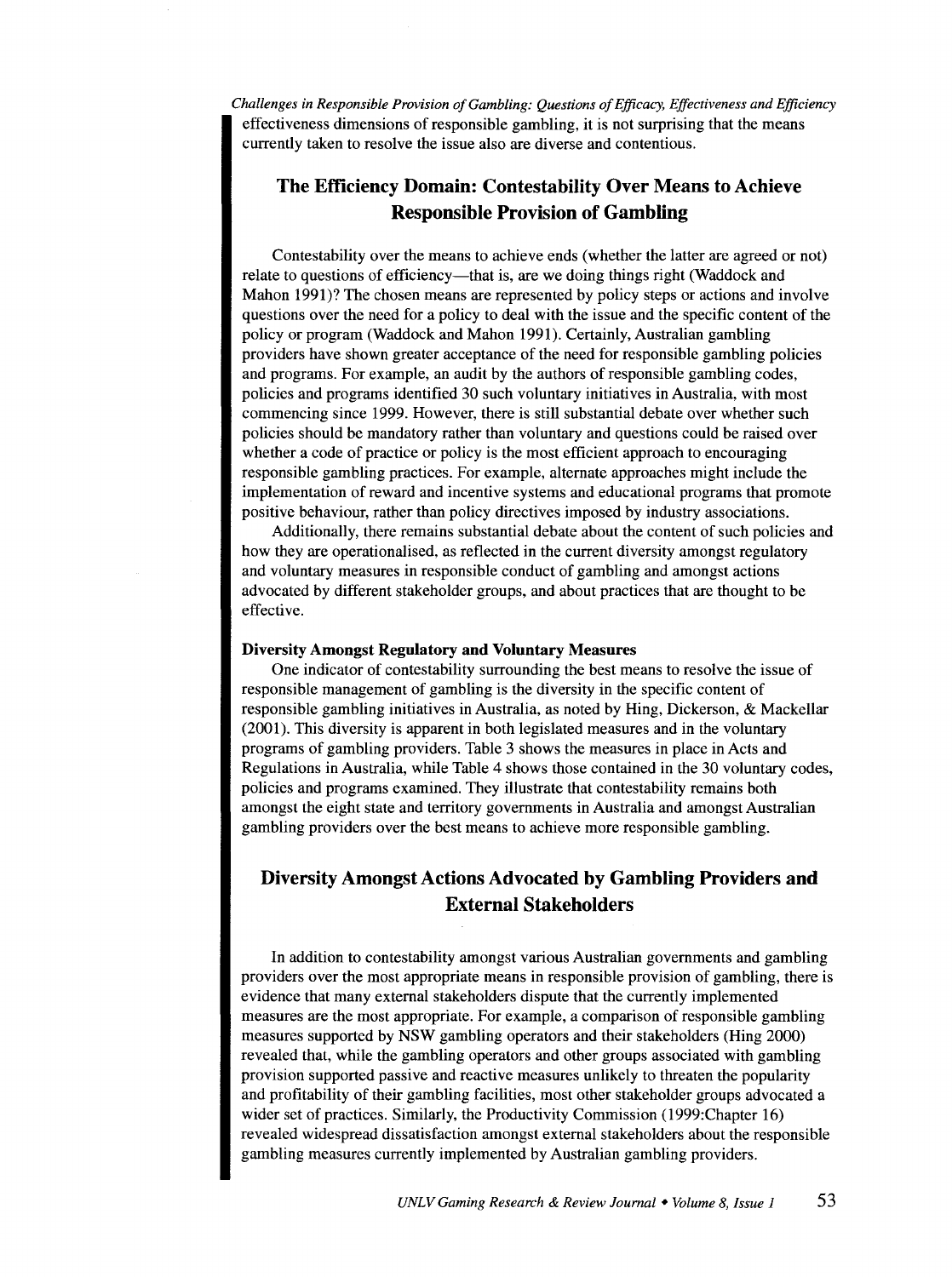Table 3 Measures to Achieve Responsible Gambling per Industry Sector Contained in Australian Acts and Regulations

|                                                                                              |                | Casino Hotels           | $\overline{Clubs}$ | <b>TAB</b>     | Lottery      |  |  |  |
|----------------------------------------------------------------------------------------------|----------------|-------------------------|--------------------|----------------|--------------|--|--|--|
|                                                                                              |                |                         |                    |                |              |  |  |  |
| $N = 7$ * $N = 5$ * $N = 6$ * $N = 8$ * $N = 6$ *<br>Tertiary harm minimisation (treatment): |                |                         |                    |                |              |  |  |  |
|                                                                                              |                |                         |                    |                |              |  |  |  |
| Direct counselling for problem gambling                                                      | 0              | 0                       | $\Omega$           | $\bf{0}$       | 0            |  |  |  |
| Financial support for problem gambling services                                              | 3              | $\overline{\mathbf{4}}$ | 3                  | 1              | 1            |  |  |  |
| Secondary harm minimisation (early intervention)                                             |                |                         |                    |                |              |  |  |  |
| Self-exclusion procedures                                                                    | 3              | 2                       | 2                  | 1              | $\mathbf{1}$ |  |  |  |
| Imposed exclusion for problem gamblers                                                       | $\overline{2}$ | $\overline{2}$          | $\overline{2}$     | 1              | $\Omega$     |  |  |  |
| Primary harm minimisation (preventative)                                                     |                |                         |                    |                |              |  |  |  |
| Problem gambling information                                                                 | 1              | 2                       | 2                  | 2              | 1            |  |  |  |
| Responsible gambling information                                                             | $\theta$       | 0                       | $\theta$           | 1              | $\Omega$     |  |  |  |
| Gambling by staff                                                                            | 4              | $\overline{2}$          | $\overline{2}$     | 0              | $\mathbf{0}$ |  |  |  |
| Gambling by intoxicated persons                                                              | 4              | $\overline{2}$          | $\overline{2}$     | 1              | $\mathbf 0$  |  |  |  |
| Access to ATMs and EFTPOS for gambling                                                       | $\overline{2}$ | 4                       | $\overline{5}$     | $\overline{2}$ | 1            |  |  |  |
| Cheque cashing for gambling                                                                  | $\overline{3}$ | 1                       | 1                  | $\theta$       | $\theta$     |  |  |  |
| Cheque payment of large wins                                                                 | 1              | 1                       | 1                  | 1              | 1            |  |  |  |
| Display of clocks                                                                            | 1              | $\overline{2}$          | $\overline{2}$     | $\theta$       | $\Omega$     |  |  |  |
| Gaming room design                                                                           | $\Omega$       | $\overline{3}$          | $\overline{2}$     | $\bf{0}$       | $\mathbf 0$  |  |  |  |
| Fair trading                                                                                 |                |                         |                    |                |              |  |  |  |
| Product information                                                                          | 3              | 2                       | 2                  | $\overline{2}$ | 1            |  |  |  |
| Responsible advertising and promotions                                                       | 1              | $\overline{c}$          | $\overline{2}$     | $\overline{2}$ | 1            |  |  |  |
| Consumer rights                                                                              |                |                         |                    |                |              |  |  |  |
| Independent consumer complaints mechanism                                                    | 8              | 6                       | 7                  | 8              | 8            |  |  |  |
| Patron privacy mechanisms                                                                    | $\Omega$       |                         |                    | $\Omega$       | 8            |  |  |  |
| * N refers to the number of organisations and/or industry associations examined for          |                |                         |                    |                |              |  |  |  |

each sector across the 8 Australian jurisdictions.

# Lack of Knowledge About Effectiveness

A further barrier to resolving questions about the most appropriate means to resolve the issue of responsible provision of gambling is lack of knowledge about which practices are effective. Neither gambling providers nor their stakeholders can verify the measures they implement or advocate, via evidence supporting their effectiveness. In the absence of such evidence, gambling providers can be accused of taking a 'top-down' approach to the development of responsible gambling measures and of selecting measures that are likely to have the smallest negative impacts on their profitability. After all, if gambling providers receive on average about one-third of their income from people with gambling problems Productivity Commission 1999:2), there is a strong incentive to avoid measures that might threaten this market. In contrast, it is tempting for external stakeholders to advocate that gambling providers implement every possible measure in responsible gambling, in the absence of knowledge about which of these measures might be truly effective. Thus, given the lack of facts about the effectiveness of responsible gambling measures, and the differing value systems typical of gambling providers and external stakeholders, reaching agreement on the best practices to implement in responsible management of gambling appears fraught with difficulties and has led to the contestable situation evident in responsible provision of gambling in Australia.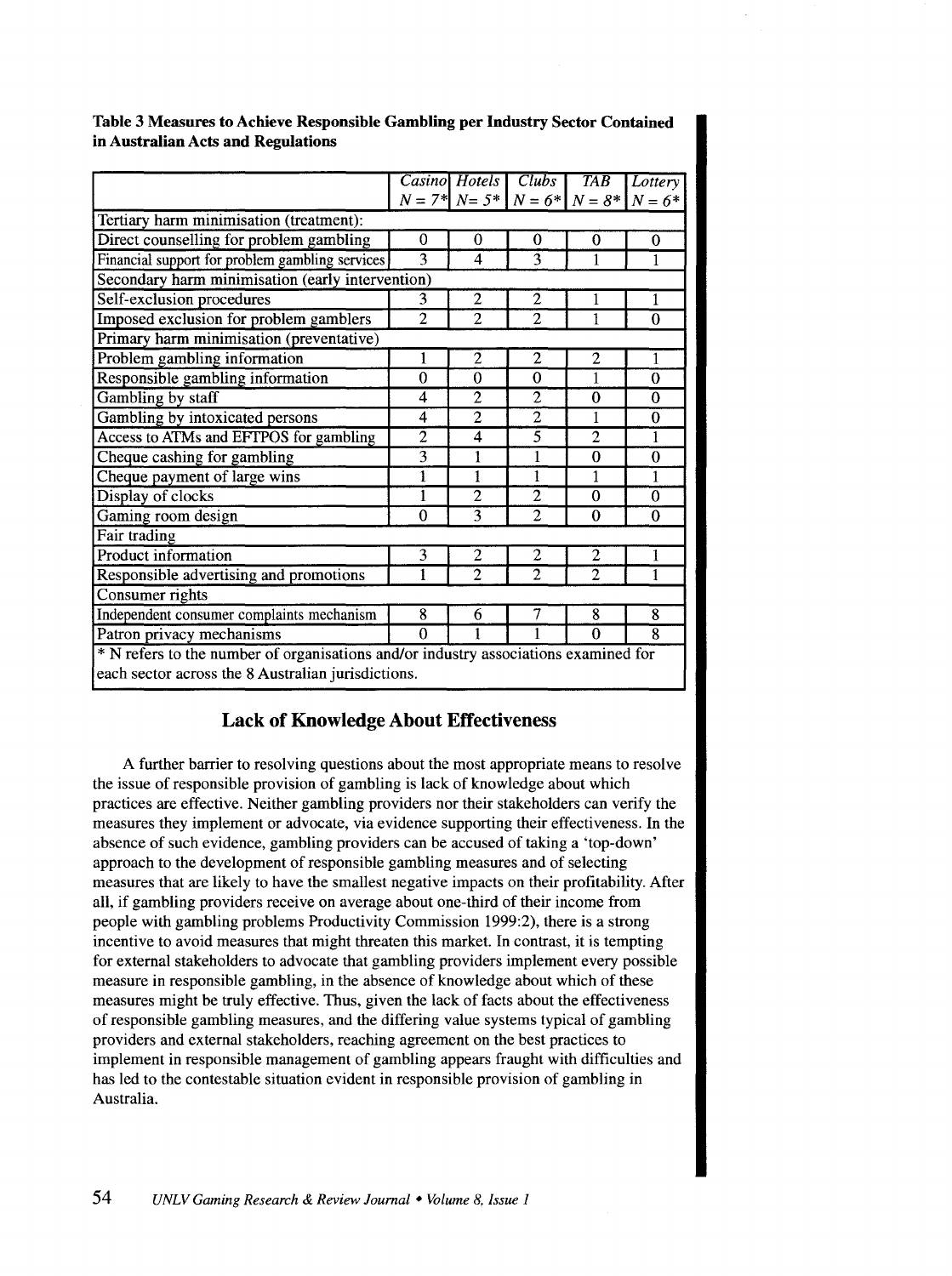*Challenges in Responsible Provision of Gambling: Questions of Efficacy, Effectiveness and Efficiency*  **Table 4 Measures to Achieve Responsible Gambling per Industry Sector Contained in Voluntary Australian Programs** 

|                                                                                     | Casino         | Hotels            | Clubs          | TAB            | Lottery        |  |  |  |
|-------------------------------------------------------------------------------------|----------------|-------------------|----------------|----------------|----------------|--|--|--|
|                                                                                     |                | $N = 7*$ $N = 5*$ | $N = 6*$       | $N=8*$         | $N = 6*$       |  |  |  |
| Tertiary harm minimisation (treatment):                                             |                |                   |                |                |                |  |  |  |
| Direct counselling for problem gambling                                             | 4              | $\bf{0}$          | 1              | $\bf{0}$       | $\theta$       |  |  |  |
| Financial support for problem gambling services                                     | 3              | 1                 | 3              | $\mathbf{0}$   | $\Omega$       |  |  |  |
| Secondary harm minimisation (early intervention)                                    |                |                   |                |                |                |  |  |  |
| Self-exclusion procedures                                                           | 7              | 5                 | 6              | 2              | $\theta$       |  |  |  |
| Imposed exclusion for problem gamblers                                              | 1              | $\overline{2}$    | $\overline{2}$ | 1              | $\Omega$       |  |  |  |
| Primary harm minimisation (preventative)                                            |                |                   |                |                |                |  |  |  |
| Problem gambling information                                                        | 7              | $\overline{5}$    | 6              | 7              | $\overline{2}$ |  |  |  |
| Responsible gambling information                                                    | 7              | $\overline{5}$    | 6              | 7              | $\overline{2}$ |  |  |  |
| Gambling by staff                                                                   | $\overline{2}$ | 3                 | $\overline{3}$ | 1              | $\theta$       |  |  |  |
| Gambling by intoxicated persons                                                     | 6              | $\overline{5}$    | $\overline{6}$ | $\overline{3}$ | $\theta$       |  |  |  |
| Access to ATMs and EFTPOS for gambling                                              | 7              | 4                 | $\overline{5}$ | $\overline{2}$ | $\mathbf 0$    |  |  |  |
| Cheque cashing for gambling                                                         | 6              | $\overline{4}$    | $\overline{5}$ | $\overline{2}$ | $\Omega$       |  |  |  |
| Cheque payment of large wins                                                        | 4              | 4                 | $\overline{6}$ | $\overline{2}$ | $\theta$       |  |  |  |
| Display of clocks                                                                   | 5              | $\overline{5}$    | 6              | $\overline{3}$ | $\Omega$       |  |  |  |
| Gaming room design                                                                  | $\overline{3}$ | $\overline{0}$    | 1              | $\overline{0}$ | $\theta$       |  |  |  |
| <b>Fair trading</b>                                                                 |                |                   |                |                |                |  |  |  |
| Product information                                                                 | 7              | 5                 | 6              | 4              | 6              |  |  |  |
| Responsible advertising and promotions                                              | 6              | $\overline{5}$    | 6              | 5              | 6              |  |  |  |
| Consumer rights                                                                     |                |                   |                |                |                |  |  |  |
| Independent consumer complaints mechanism                                           | 7              | 5                 | 6              | 3              | 4              |  |  |  |
| Patron privacy mechanisms                                                           | 3              |                   | $\overline{2}$ | $\overline{4}$ | 4              |  |  |  |
| * N refers to the number of organisations and/or industry associations examined for |                |                   |                |                |                |  |  |  |

each sector across the 8 Australian jurisdictions.

## **Discussion**

When viewed in terms of Waddock and Mahon's (1991) framework, it appears that resolving the issue of responsible provision of gambling is compounded by lack of agreement over efficacy, effectiveness and efficiency dimensions of the problem. If perceptions of corporate social responsibility depend on agreement in all three dimensions amongst relevant parties, as Waddock and Mahon contend (1991:245), then gambling providers can expect to be judged as socially irresponsible by their external stakeholders. This is consistent with Waddock and Mahon's proposal that, where disagreement exists in all three domains, the likely outcome is an incongruent and unstable situation, accompanied by outside pressure on the organisation(s) concerned to be more socially responsible.

For gambling providers, this continued controversy over corporate approaches to responsible conduct of gambling risks consequences such as poor publicity, loss of public confidence, litigation and more stringent legislation, which are typical outcomes of a poor assessment of corporate social responsibility by stakeholders (Waddock and Mahon 1991:232-233). Few would dispute that each of these outcomes has occurred in contemporary Australia. It is suggested from the analysis in this paper that these outcomes will continue unless the fundamental controversies identified are resolved. Thus, Waddock and Mahon's framework (1991) provides both a descriptive tool to explain why responsible provision of gambling is a significant corporate social issue facing gambling providers, and a prescriptive tool to identify potential pathways to resolving the issue.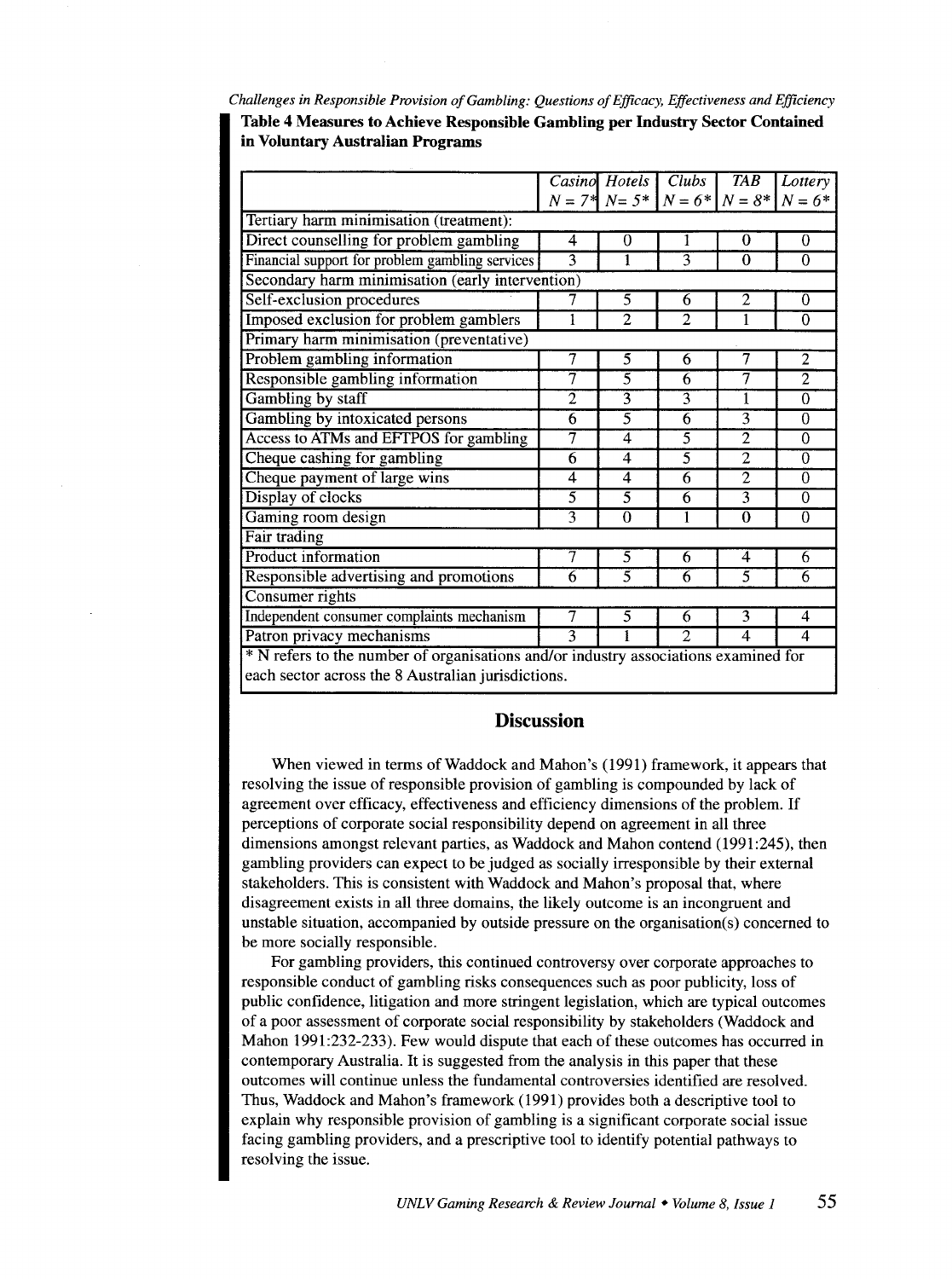Descriptively, this paper has demonstrated that continued contestability over efficacy, effectiveness and efficiency dimensions of responsible conduct of gambling has fuelled its development into a corporate social issue for gambling providers. From the preceding analysis, it appears that contestability over the efficacy dimension derives from a lack of knowledge about problem gambling and responsible gambling, in turn reflecting the infancy of research in this field. In contrast, contestability over the effectiveness dimension appears grounded in the diverse values and objectives of gambling providers and their stakeholders, hindering agreement about appropriate goals to be achieved by responsible gambling measures.

Further, lack of consensus about facts and objectives in responsible conduct of gambling has given gambling providers considerable latitude in the content of their responsible gambling programs, except for practices obligated by Acts and Regulations. This has resulted in a 'top-down' approach, whereby practices to promote responsible gambling largely have been initiated and defined by gambling providers, governments and other industry stakeholders. In Australia, this has led to criticisms that the existing range of strategies, perhaps with the exception of some self-exclusion procedures, seems to have been carefully selected to avoid those most at risk of experiencing gamblingrelated problems (Ring, Dickerson and Mackellar 2001). The Productivity Commission (1999) has identified these as regular, weekly or more frequent gamblers who prefer gaming machines, casino table games, keno and racing. A 'bottom-up' approach to responsible conduct of gambling emanating from an emphasis on the gambler-base most at-risk would include strategies specifically targeting this group. However, current practices indicate that this group is still the focus of promotions, prizes and expenditure rewards, particularly in jurisdictions where the tracking of individual players is permitted, with no responsible gambling programs in Australia addressing how the marketing power of these tracking systems might be limited and even used to support harm minimisation efforts (Hing, Dickerson and Mackellar 2001). Similarly, established links between continuous forms of gambling and problem gambling indicate that the minimal responsible gambling measures in TAB venues could be improved, while regular player clubs operated by casinos could be an obvious vehicle for the development of harm minimisation strategies (Hing, Dickerson and Mackellar 2001). With the 'top-down' approach underpinning current developments in responsible gambling failing to build on such established principles and causal themes, the community perception remains that little that is effective in responsible conduct of gambling has been done (Hing, Dickerson and Mackellar 2001). Thus, community pressure continues for a 'solution' to the problem where an optimal result is achieved (Ackoff 1986), rather than the current 'satisficing' (Simon 1957) solution that simply attempts to cope with the problem in ways that gambling providers can accommodate without overly threatening their core business.

Prescriptively, the analysis in this paper points to a number of inherent controversies that must first be addressed if the issue of responsible conduct of gambling is to be resolved to the satisfaction of key stakeholders. In the efficacy domain, for example, developing common definitions of fundamental concepts, including problem gambling, responsible gambling and responsible conduct of gambling, would facilitate the development of responsible gambling programs with common objectives. Such definitions also could underpin the development of reliable, valid and accepted instruments to measure the incidence and prevalence of problem gambling, contributors to problem gambling and practices that promote responsible gambling. Without such clarification, responsible gambling programs are likely to proceed in a piecemeal, reactive and 'top-down' fashion.

In the efficiency domain, developing optimal responsible gambling programs requires improved knowledge about which practices are effective in addressing problem gambling and in promoting responsible gambling. Research could test consumer awareness of responsible gambling practices (for example, of the availability of self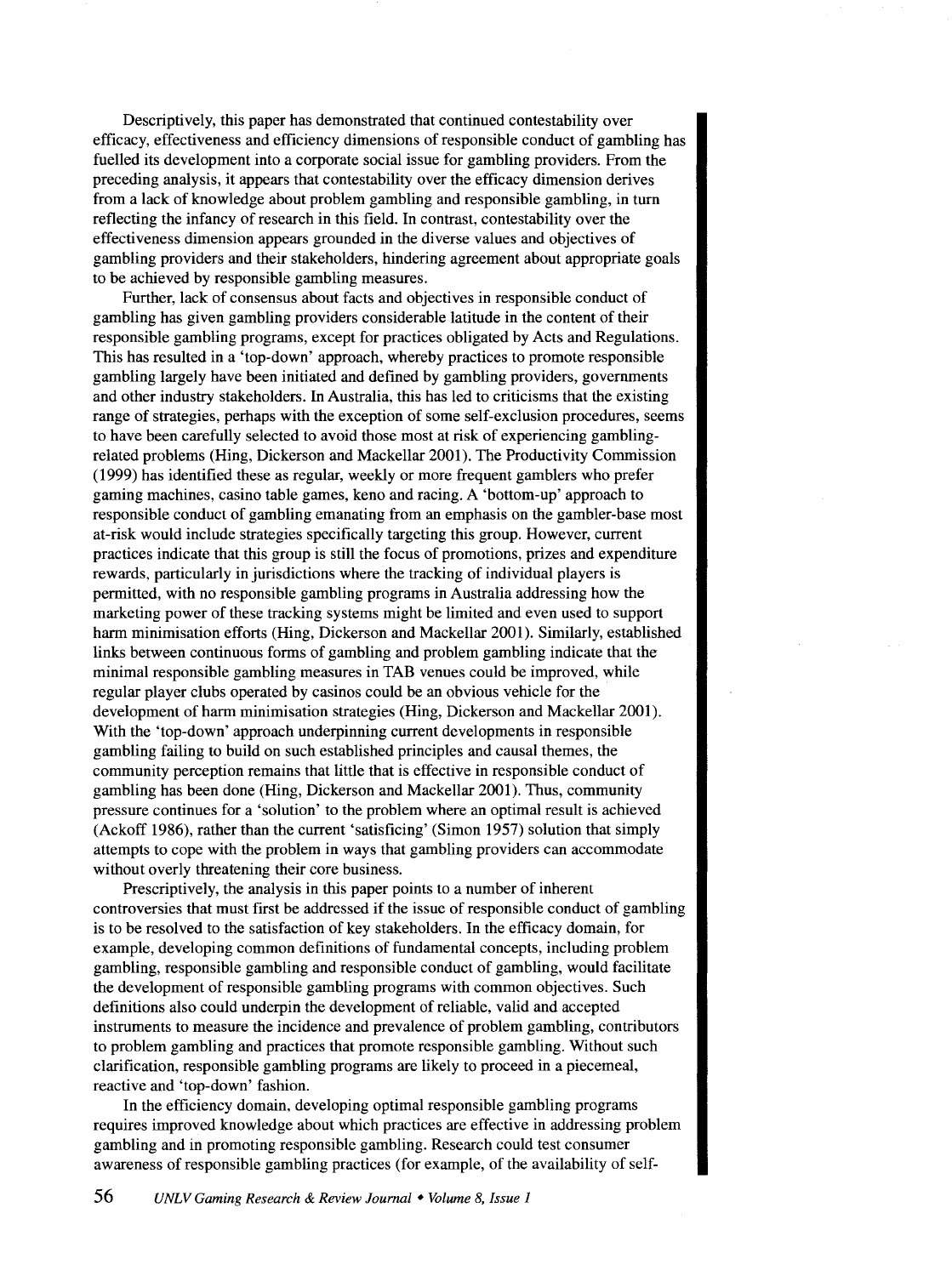*Challenges in Responsible Provision of Gambling: Questions of Efficacy, Effectiveness and Efficiency*  exclusion procedures and counselling services), assess whether consumer information on problem gambling and responsible gambling is most appropriate and understood by players, assess whether strategies used in other public health areas (such as alcohol) might be effective in gambling, and pursue experimental designs that test whether responsible gambling strategies, both individually and in combination, change gambling behaviour. Responsible gambling programs could also benefit from research that demonstrates how optimal program compliance can be achieved.

Resolving contestability in the effectiveness domain is perhaps the most challenging area, given the inherently diverse value systems and objectives of gambling providers, governments, communities and other stakeholders. However, if questions over key facts of the issue can be resolved and if research can demonstrate that certain practices are effective in addressing problem gambling and in promoting responsible gambling, then there is less scope for contestability over values and ends.

## **Conclusion**

This paper has examined the issue of responsible conduct of gambling in terms of contestability between gambling providers and their stakeholders over efficacy, effectiveness and efficiency dimensions that is hindering attempts to resolve the issue. It has identified specific aspects of this controversy that help to explain why responsible provision of gambling is a significant corporate social issue facing gambling operators, and that, if addressed, could facilitate problem resolution. While this paper has not attempted to offer direct solutions to the dilemmas discussed, the analysis has provided some direction for advancing the development of effective responsible gambling programs more likely to be acceptable to key stakeholders than current efforts.

Certainly some progress has been made in responsible conduct of gambling in Australia, with gambling providers demonstrating greater willingness to implement programs and policies to address the issue. However, much remains to be done for the issue to be resolved. Given the compounding effect of disagreement in the efficacy, effectiveness and efficiency domains in fuelling the issue of responsible provision of gambling, attempts to resolve areas of contestability over the facts, then ends and then means appear fundamental if gambling providers are to implement measures which are viewed as socially responsible by external stakeholders. As such, resources might well be directed to addressing these fundamental concerns, to advance measures that transcend the knee-jerk and patchwork solutions that appear to characterise current efforts in responsible conduct of gambling.

## **References**

Ackerman, R. W. (1973). How companies respond to social demands. *Harvard Business Review, 58,* 88-98.

Ackoff, R. L. (1986). *Management in small doses.* New York: AMACOM.

- Allcock, C. (1995). Some ponderings on pathological gambling: An introspective essay. In J. O'Connor (Ed.), *High stakes in the nineties, Proceedings of the Sixth National Conference of the National Association for Gambling Studies* (pp. 87-96). Perth. National Association for Gambling Studies.
- Ansoff, H. I. (1975). Managing strategic surprise by response to weak signals. *California Management Review, 18,* (2), 21-33.

Australian Institute for Gambling Research. (1997). *Definition and incidence of problem gambling, including the socio-economic distribution of gamblers.* Melbourne: Victorian Casino and Gaming Authority.

Australian Institute for Gambling Research. (1998). *Problem gambling policy.* Sydney: Registered Clubs Association of NSW.